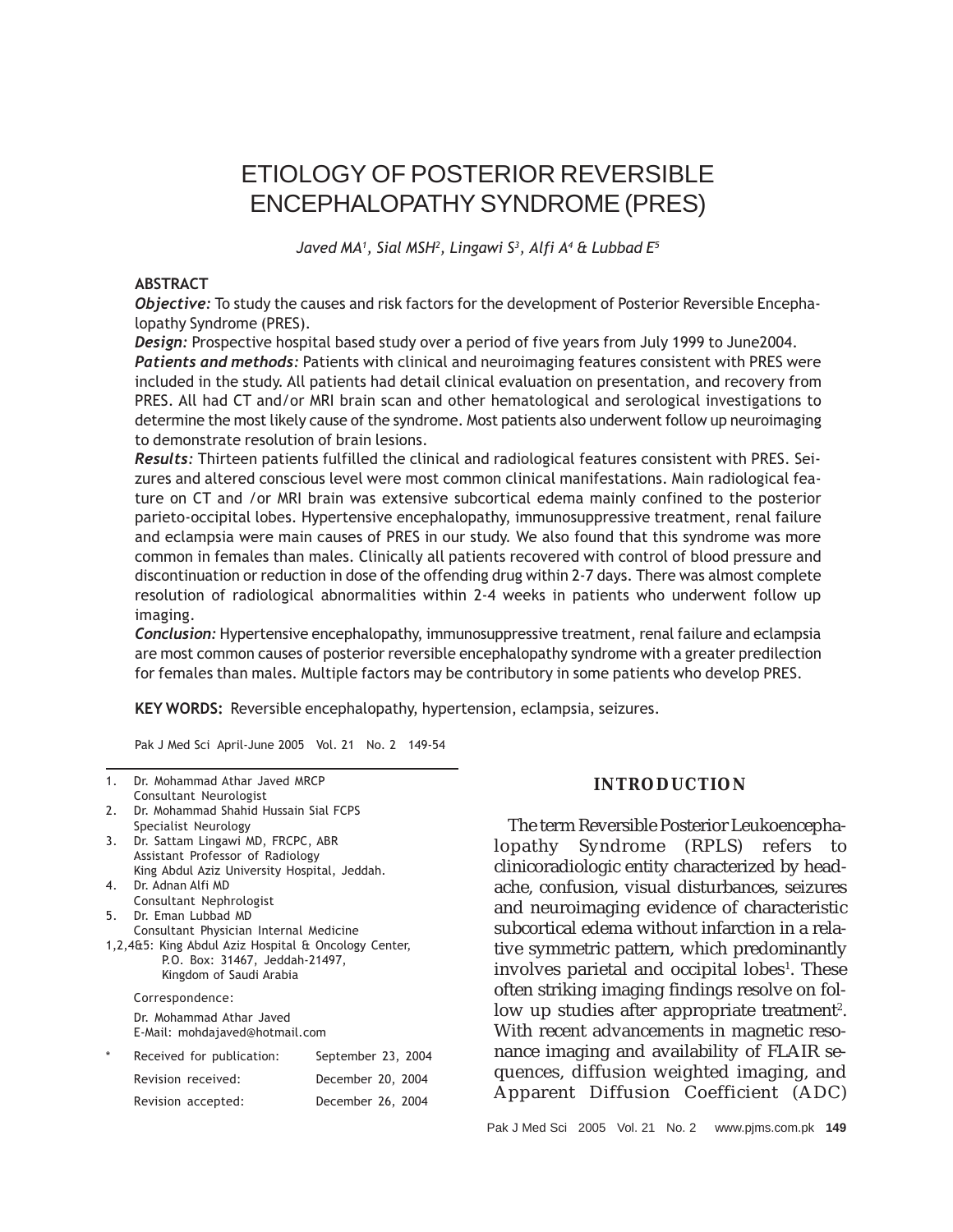mapping, it has been found that the lesions in RPLS occur in both gray and white matter. Therefore a new name, Posterior Reversible Encephalopathy Syndrome (PRES) has been coined recently<sup>3</sup>. Hypertensive encephalopathy, immunosuppressive treatment, eclampsia and renal failure were main causes of RPLS in 15 cases described by Hinchey, et al<sup>1.</sup> Since its initial description, this syndrome has been subsequently described in an increasing number of other medical conditions<sup>4</sup>. Cyclosporine and tacrolimus (FK-506) are most common immunosuppressive drugs associated with development of PRES<sup>5,6,7</sup>.

The pathogenesis of the syndrome is poorly understood and two main mechanisms have been suggested<sup>8</sup>. One hypothesis is that cerebral vasospasm results in cerebral ischemia and subsequent development of T2 hyperintensity 9,10,11. Alternatively it has been suggested that there is a temporary failure of autoregulatory capabilities of the cerebral vessels, leading to hyperperfusion, breakdown of blood-brain barrier, and consequent vasogenic edema 12,13,14. The preferential involvement of the parietal and occipital lobes is thought to be related to the relatively poor sympathetic innervation of the posterior circulation<sup>1,15</sup>. Drugs have been postulated to contribute to this physiological effect by cytotoxic effects on the vascular endothelium or by inducing or exacerbating hyper $tension<sup>1,13</sup>$ . We undertook this study to find out the causes and risk factors for the development of PRES in our patients.

# **PATIENTS AND METHODS**

This was a prospective study carried out in King Abdul Aziz Hospital and Oncology Center, Jeddah, Saudi Arabia. This hospital is a teaching hospital and secondary referral center for medical, surgical, obstetric and gynecological patients including major allied medical and surgical subspecialties. Hospital is also involved in active renal transplant programme and management of patients with acute and chronic renal failure due to various causes. It is one of the referral centers for management

of oncology patients in western region of Saudi Arabia. As a result, we were involved in the management of variety of cases who developed neurological manifestations. Our study was carried out over a period of 5 years from July 1999 till June 2004. Patients with predominantly white matter edema on CT or MRI brain and subsequent evidence of clinical recovery and / or radiological recovery were included in the study. However, it may be worth mentioning that none of the patients, where PRES was suspected at the time of admission to the hospital, died. Abnormalities on imaging were defined as areas of low attenuation of white matter on CT scan, as T1-weighted hypointense and T2- weighted hyperintense areas on MRI scans that partially or completely resolved on follow up scanning. All patients had detail clinical evaluation including history and examination. Routine hematological investigations included an ESR, CBC, BUN, creatinine, sodium, potassium, calcium, and magnesium estimations. Antinuclear antibodies, rheumatoid factor, and HIV serology were checked for all patients. A lumbar puncture was performed only when suspicion of CNS infection was very high especially in patients on immunosuppressive drugs. All patients had CT scan of brain and / or MRI brain. Follow up imaging was performed in majority of the patients despite clinical recovery to demonstrate radiological reversibility of the lesions. Serum drug levels for cyclosporine and tacrolimus (FK-506) were measured on admission and on recovery from PRES. Serum drug levels were also compared with the levels previously recorded in their files before the development of PRES.

# **RESULTS**

We collected 13 patients who had clinical and radiological features consistent with PRES. The 13 patients (9 female and 4 male) ranged from 12 to 45 years (average, 25). All underwent CT scan of brain on admission and 10 patients had subsequent MRI brain with in next 48 hours of their admission. A follow up CT or MRI brain was done in 11 patients after 2-4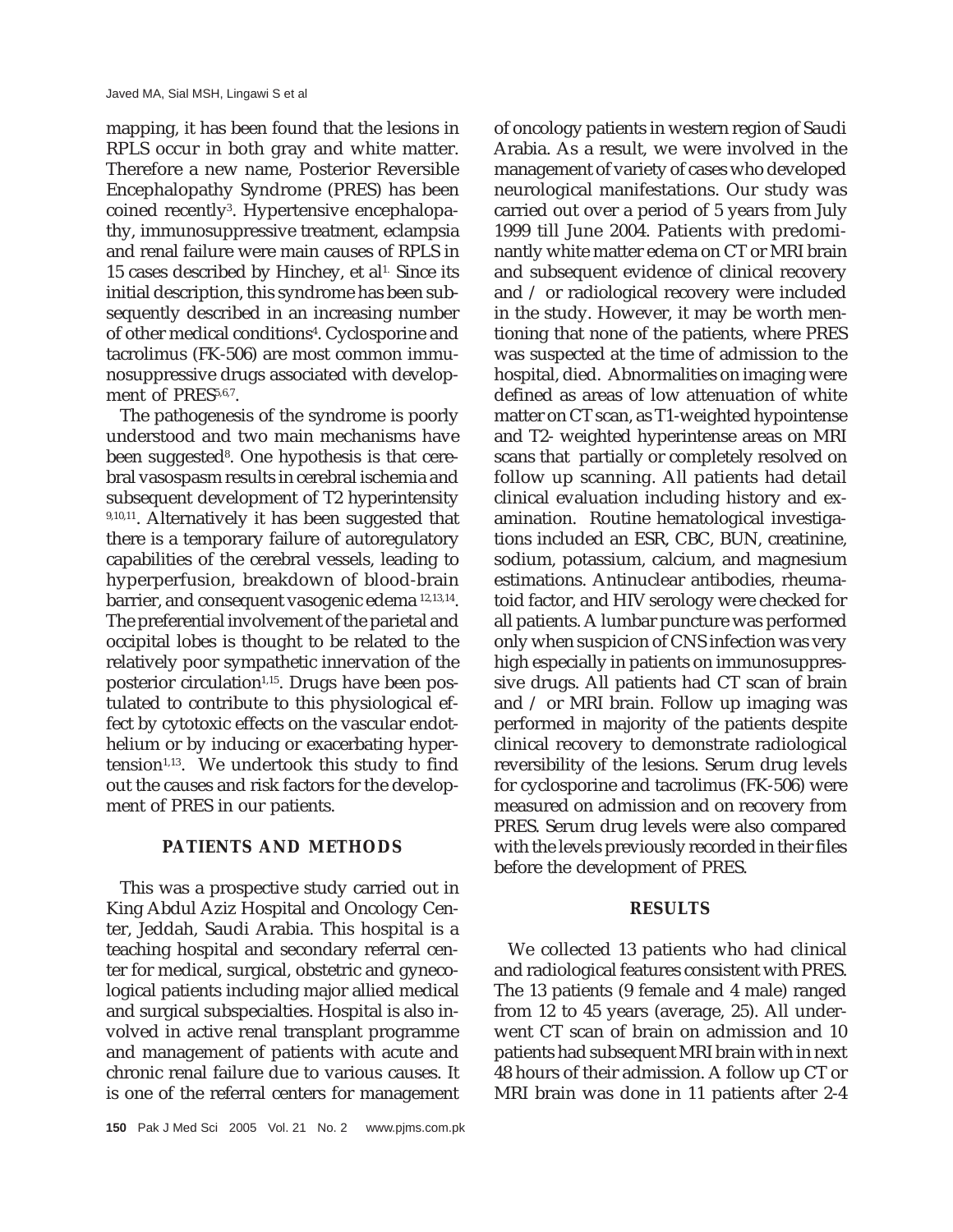weeks. Eight patients presented with generalized tonic clonic seizures and three with acute confusional state without seizures. One patient developed sudden onset of coma with quadriplegia and another presented with subacute onset of vertigo and truncal ataxia. Headache and vomiting were present in only one patient. Characteristic white matter abnormalities on imaging were present in the parietal and occipital lobes in 12 patients. One patient had brainstem and cerebellar edema with minimal supratentorial white matter edema and another patient had isolated changes confined to cerebellum. Main causes of PRES in our study were hypertension in 9(69%), immunosuppressive treatment 7(54%), renal failure 4(31%), and eclampsia 2(15.5%) cases. There was complete clinical and radiological recovery with management of underlying cause including control of BP and seizures, discontinuation or reduction of immunosuppressive drugs and regular dialysis if indicated.







Fig 2: A. MRI brain T2WI shows widespread hyperintense signal abnormalities of white matter.

B. Follow up scan shows almost complete resolution of the abnormalities.

#### *HYPERTENSION*

Nine of 13 patients in our study were found to have high blood pressure (BP). Five patients had grade 3 hypertension defined as systolic blood pressure (SBP)  $\geq$ 180 or diastolic blood pressure (DBP)  $\geq$  110. Two patient had grade 2 (SBP 160-179 or DBP100-109) and two patients had grade 1 hypertension (SBP 140-159 or DBP 90-99) at the time of presentation. Blood pressure was normal in four cases.

#### *Immunosuppressive treatment*

Seven patients who developed PRES were receiving immunosuppressive treatment. Three patients were receiving tacrolimus (FK-506), two cyclosporine A, one methotrexate and one high dose pulse therapy with methylprednisolone. Patients who were receiving tacrolimus (3 cases) and cyclosporine (2 cases) were postrenal transplant. Of these five cases, three had evidence of chronic rejection with elevation of BUN and serum creatinine and two had successfully functioning grafted kidney. Serum levels of immunosuppressive drugs were therapeutic in four and slightly above therapeutic value in one patient.

## *Renal failure*

In our series, four patients had renal failure including three post renal transplant cases with chronic rejection. All patients with renal failure were hypertensive and receiving immunosuppressive treatment. The average serum creatinine was 569µmol/l with range from 345-1075µmol/l. Serum sodium, potassium, magnesium and calcium levels were normal in these patients.

#### *Eclampsia*

Two patients with eclampsia showed features of PRES in our study. There was only mild to moderate hypertension in these cases and both recovered rapidly after control of their BP and emergency cesarean section.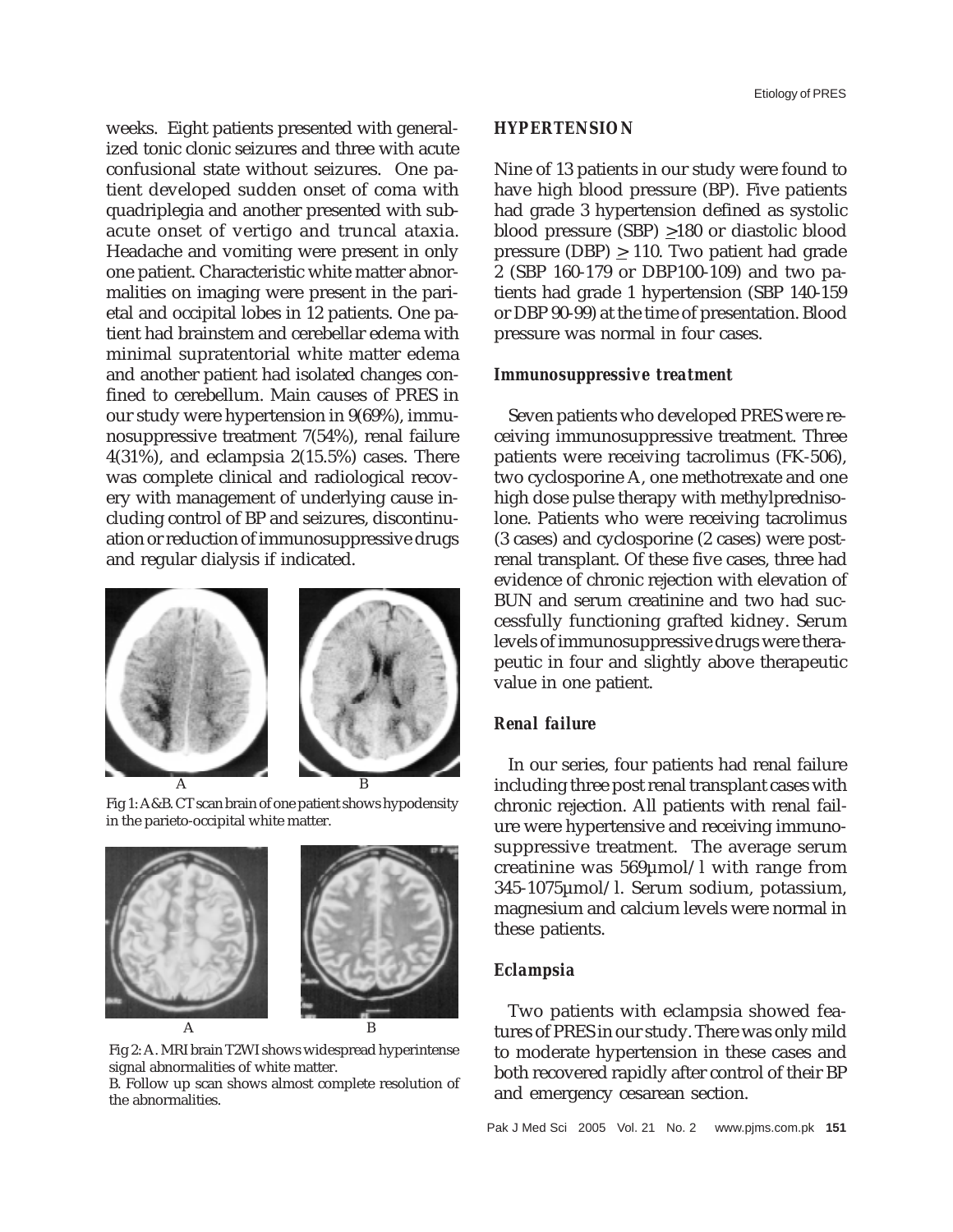# **DISCUSSION**

Reversible Posterior Leukoencephalopathy Syndrome (RPLS) or Posterior Reversible Encephalopathy Syndrome (PRES) is a newly recognized clinicoradiological entity. It is characterized predominantly by subcortical edema without infarction mainly involving the parietal and occipital lobes bilaterally in a relative symmetric pattern<sup>1</sup>. Most patients show complete clinical and radiological recovery on follow up imaging in 2-4 weeks<sup>2</sup>. Hypertensive encephalopathy1,14,16,17, renal failure<sup>1</sup>, immunosuppressive therapy<sup>1,5-7</sup> and eclampsia<sup>18,19</sup> had been reported to be the major causes of this syndrome. Our study yielded similar results with hypertension, immunosuppressive therapy, renal failure and eclampsia being the main causes for the development of PRES. Few patients had more than one contributory factors especially patients with renal failure who were hypertensive and receiving immunosuppressive therapy as well. This implies that this disorder may be multifactorial in its pathogenesis.

The main cause of PRES is acute elevation of blood pressure, above the upper limit of cerebral blood flow autoregulation<sup>1</sup>. Rapidly developing, fluctuating or intermittent hypertension carries a particular risk for hypertensive encephalopathy $20$ . The degree of hypertension required to induce encephalopathy depends on the baseline pressure<sup>21,22</sup>. Severe hypertension is thus not mandatory for PRES to develop especially in patients who also have evidence of renal failure, vasculitis, immunosuppressive treatment or present with eclampsia. We found that only five of our patients had severe hypertension and BP was normal in four patients who developed PRES. There was poor correlation with degree of hypertension and development of PRES. One can argue that peak rise in BP could had been missed in some of these cases. However, we closely monitored all these patients in ICU and CCU setting until their complete clinical recovery and no intermittent rise in BP was noted in normotensive patients or those with mild hypertension. Most of our

normotensive patients were on immunosuppressive treatment. Therefore, we conclude that hypertension is commonly associated with PRES but is not universally present especially in the setting of immunosuppression. Similar observation has also been made in the past $13$ .

Immunosuppressive treatment was second common cause of PRES in our study. Tacrolimus (FK-506) and cyclosporine A were two most common drugs in patients who developed PRES. One patient received methotrexate for treatment of osteosarcoma and another patient was on pulse therapy with high dose methyl prednisolone for autoimmune hemolytic anemia. Other immunosuppressive drug reported to cause PRES are vincristine<sup>23</sup>, cisplatin $^{12}$ , cytarabine $^{24}$ , interferon- $\alpha^1$ , and combination chemotherapy25,26. Four of our patients had evidence of renal failure. There was no correlation between BUN / serum creatinine level and serum drug levels of immunosuppressive drugs in the development of PRES. Similar observation has been made in the past $27$ .

Eclampsia was the cause of PRES in two patients in our study. Both patients had mild to moderate hypertension. There is no significant correlation between symptoms of eclampsia and blood pressure levels<sup>19</sup>. Several findings suggest that maternal endothelial dysfunction, thought to be due to the secretion of trophoblastic cytotoxic factors originating from a poorly perfused fetal placental unit, play a role in eclampsia19,28-30.

Other reported causes of PRES includes vasculitis especially  $SLE^{31}$ , polyarteritis nodosa<sup>32</sup>, endocrine disorders including pheochromocytoma<sup>33</sup> and primary aldosteronism<sup>34</sup>, porphyria<sup>35</sup>, thermal injury<sup>36</sup>, scorpian envenomation<sup>37</sup>, thrombotic thrombocytopenic purpura<sup>38</sup>, hemolytic uremic syndrome<sup>39</sup>, hypercalcemia<sup>40</sup>, and blood transfusion<sup>41,42</sup>. PRES has also been reported to be caused by few other drugs like immunotherapy with interleukin<sup>43</sup>, antiretroviral therapy in HIV infected patients<sup>44</sup>, erythropoitin<sup>45</sup>, granulocyte stimulating factor<sup>46</sup>, intravenous immunoglobulins<sup>47</sup>, and over-the-counter stimulants<sup>48</sup> like phenylpropanolamine, ephedrine and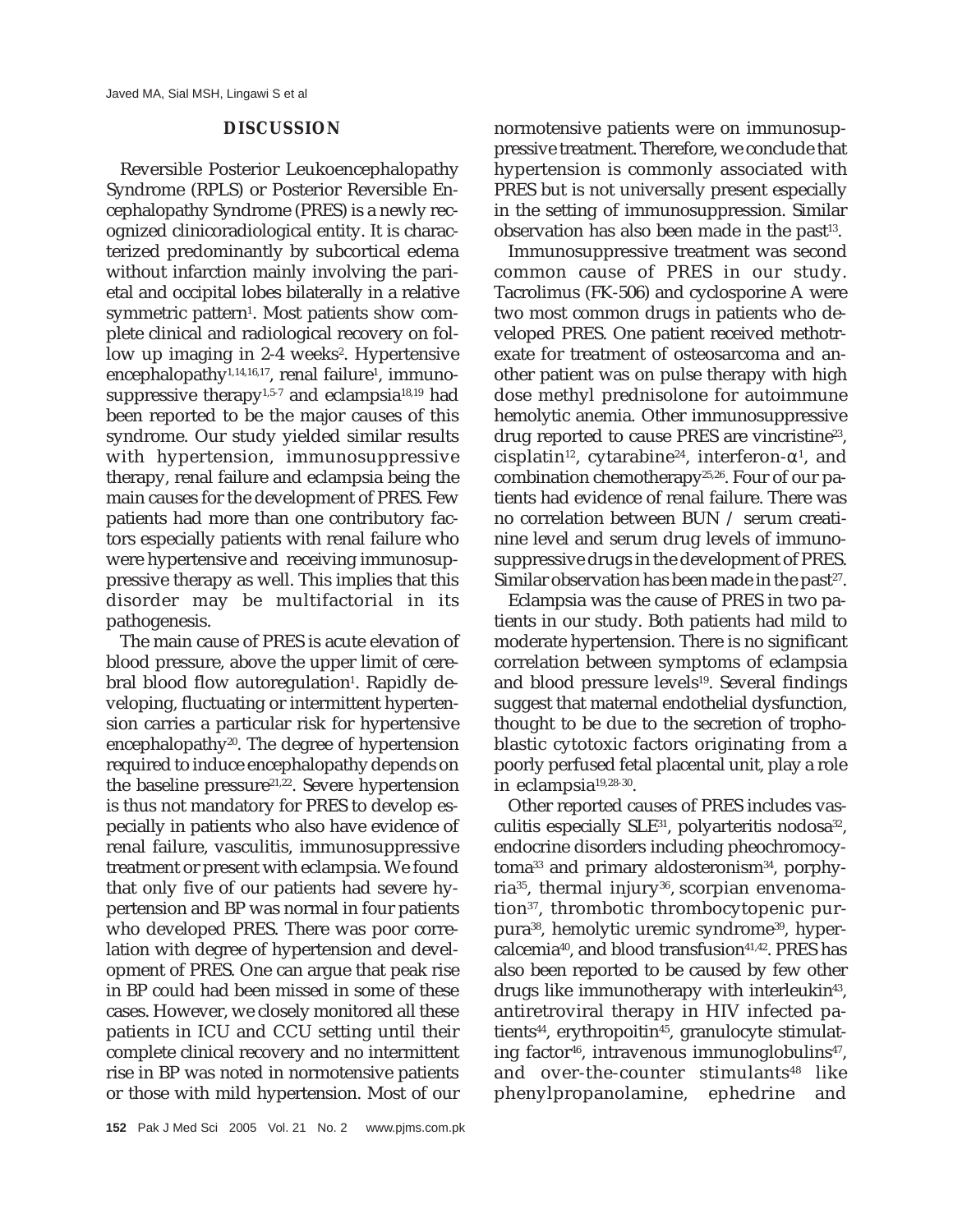pseudoephedrine.

An additional role of seizures has also been suggested as the cause of the PRES rather than manifestation of PRES<sup>49,50</sup>. However, because seizures were not present in all patients in our study, they cannot be the only cause of the syndrome.

We found more females than males developing this syndrome. Similar observation has been made in the past<sup> $1,13$ </sup>. However, larger studies are needed to confirm this predilection.

All patients of PRES in this study improved with the management of underlying causes such as control of blood pressure and seizures, discontinuation or reduction in dose of immunosuppressive drugs in post renal transplant cases, and regular hemodialysis in uremic patients.

#### **CONCLUSION**

Posterior Reversible Encephalopathy Syndrome is a recently described clinicoradiological entity with well known causes like hypertensive encephalopathy, immunosuppressive treatment, renal failure and eclampsia. Its pathogenesis remains poorly understood. Clinical signs are non specific but neuroimaging are often characteristic and may be the first clue to the diagnosis. Diagnosing PRES has important implication because of its potential reversibility if managed appropriately.

#### **REFERENCES**

- 1. Hinchey J, Chaves C, Appignani B, Breeb J, Pao L, Wang A, et al. A reversible posterior leucoencephalopathy syndrome. N Engl J Med 1996;334:494-500.
- 2. Yaffe K, Ferriero D, Barkovitch AJ, Rowley H. Reversible MRI abnormalities following seizures. Neurology 1995;45:104-8.
- 3. Casey SO, Sampaio RC, Michel E, Truwit CL. Posterior reversible encephalopathy syndrome: utility of fluid-attenuated inversion recovery MR imaging in the detection of cortical and subcortical lesions. Am J Neuroradiol 2000;21:1199-1206.
- 4. Lamy C, oppenheim C, Meder JF, Mas JL. Neuro- imaging in posterior reversible encephalopathy syndrome. J Neuroimaging 2004; 14: 89-96.
- 5. Schwartz RB, Bravo SM, Klufas RA, et al. Cyclosporine neurotoxicity and its relationship to hypertensive encephalopathy: CT and MR findings in 16 cases. Am J Roentgenol 1995;165:627-31.
- 6. Truwit CL, Denaro CP, Lake JR, DeMarco T. MR imaging of reversible cyclosporin A-induced neurotoxicity. Am J Neuroradiol 1991;12:651-9.
- 7. Shutter LA, Green JP, Newman NJ, Hooks MA, Gordon RD. Cortical blindness and white matter lesions in a patient receiving FK506 after liver transplantation. Neurology1993;43:2417-8.
- 8. Port JD, Beauchamp NJ. Reversible intracerebral pathologic entities mediated by vascular autoregulatory dysfunction. Radiographics 1998;18: 353-67.
- 9. Horn EH, Filshie M, Kerslake RW, Jaspan T, Worthington BS, Rubin PC. Widespread cerebral ischemia treated with nimodipine in a patient with eclampsia. BMJ 1990;301:794.
- 10. Ito T, Sakai T, Inagawa S, Utsu M, Bun T. MR angiography of cerebral vasospasm in preeclampsia. Am J Neuroradiol 1995;16:1344-6.
- 11. Trommer BL, Homer D, Mikhael MA. Cerebral vasospasm and eclampsia. Stroke 1988;19:326-9.
- 12. Ito Y, Arahata Y, Goto Y, et al. Cisplatin neurotoxicity presenting as reversible posterior leukoencephalopathy syndrome. Am J Neuroradiol1998;19:415-7.
- 13. Ay H, Buonanno F, Schaefer P, et al. Posterior leukoencephalopathy without severe hypertension. Utility of diffusion-weighted MRI. Neurology 1998;51:1369-76.
- 14. Hausser RA, Lacey DM, Knight MR. Hypertensive encephalopathy: magnetic resonance imaging demonstration of reversible cortical and white matter lesions. Arch Neurol 1988;45:1078-83.
- 15. Dillon WP, Rowley H. The reversible posterior cerebral edema syndrome. Am J Neuroradiol 1998;19:591.
- 16. Schwartz RB, Jones KM, Kalina P, et al. Hypertensive encephalopathy: findings on CT, MR imaging and SPECT imaging in 14 cases. Am J Roentgenol 1992;159:379-83.
- 17. Sheth TN, Ichise M, Kucharczyk W. Brain perfusion imaging in asymptomatic patients receiving cyclosporin. Am J Neuroradiol 1999;20:853-6.
- 18. Digre KB, Varner MW, Osborn AG, Crawford S. Cranial magnetic resonance imaging in severe preeclampsia vs eclampsia. Arch Neurol 1993;50:399-406.
- 19. Schwartz RB, Feske SK, Polak JF, et al. Preeclampsiaeclampsia: clinical and neuroradiographic correlates and insights into the pathogenesis of hypertensive encephalopathy. Radiology 2000;217:371-6.
- 20. Lamy C, Mas JL. Hypertensive encephalopathy. In: Mohr JP, Choi D, Grota JC, Weir B, Wolf PA. (Eds). Stroke: Pathophysiology, Diagnosis and Management. 4th ed. Edinburgh: Churchill Livingstone. pp810-35, 2004.
- 21. Strandgaard S, Paulson OB. Cerebral autoregulation. Stroke 1984;15:413-5.